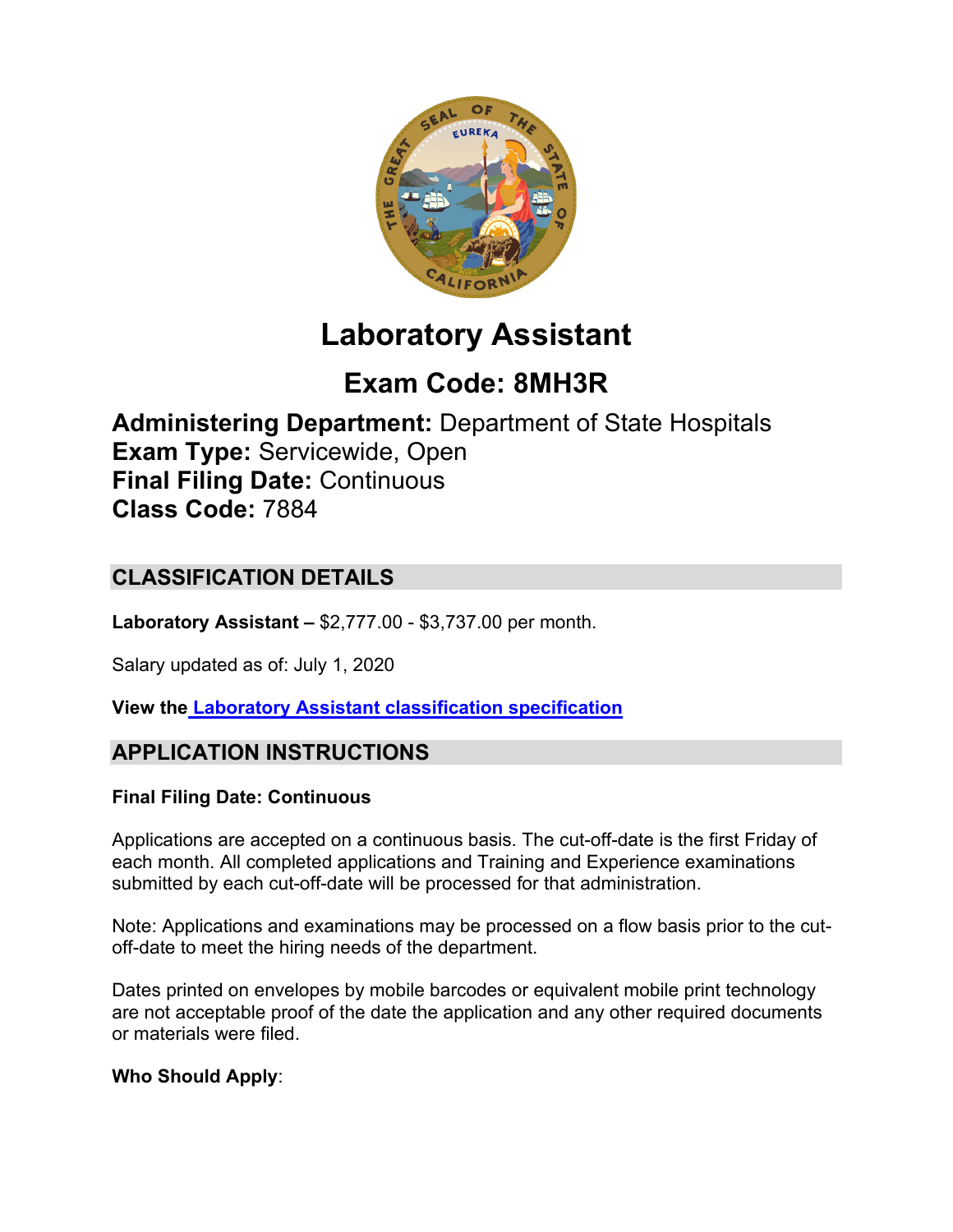Applicants who meet the Minimum Qualifications as stated on this bulletin may apply for and take this examination. Once you have taken this examination, you may not retake it for **twelve (12)** months.

Unless otherwise stated on this bulletin, you must meet the Minimum Qualifications by the Final Filing Date or cut-off-date stated above.

#### **How to Apply**:

Applicants are required to submit an [Examination Application \(STD 678\),](https://jobs.ca.gov/pdf/std678.pdf) found at [www.calcareers.ca.gov,](http://www.calcareers.ca.gov/) either by mail, in person, or via email to the address listed below.

Once your application has been submitted, you must complete the **Training and Experience (T&E)** following the instructions below under, **Taking the Examination.**

Examination Services staff will screen each application. Applicants meeting the minimum qualifications will be admitted into the examination. **Applicants must submit the STD. 678 as well as the T&E. Failure to do so will result in a delay in the examination process.**

#### **The preferred method to apply is by emailing your STD 678 to:**

#### **[LaboratoryAssistant@dsh.ca.gov](mailto:LaboratoryAssistant@dsh.ca.gov)**

#### **Electronic signatures are acceptable.**

Indicate the Classification on your Examination Application (STD 678).

You may apply by mail or in person to: Department of State Hospitals – Sacramento Attn: Selection Services Unit, MS-14 1215 O Street Sacramento, CA 95814

Indicate the Classification on your Examination Application (STD 678).

In person hours: Monday through Friday, 8am to 5pm (excluding State holidays)

#### **Special Testing Arrangements:**

If you require assistance or alternative testing arrangements due to a disability, please contact the testing department listed in the Contact Information section of this bulletin.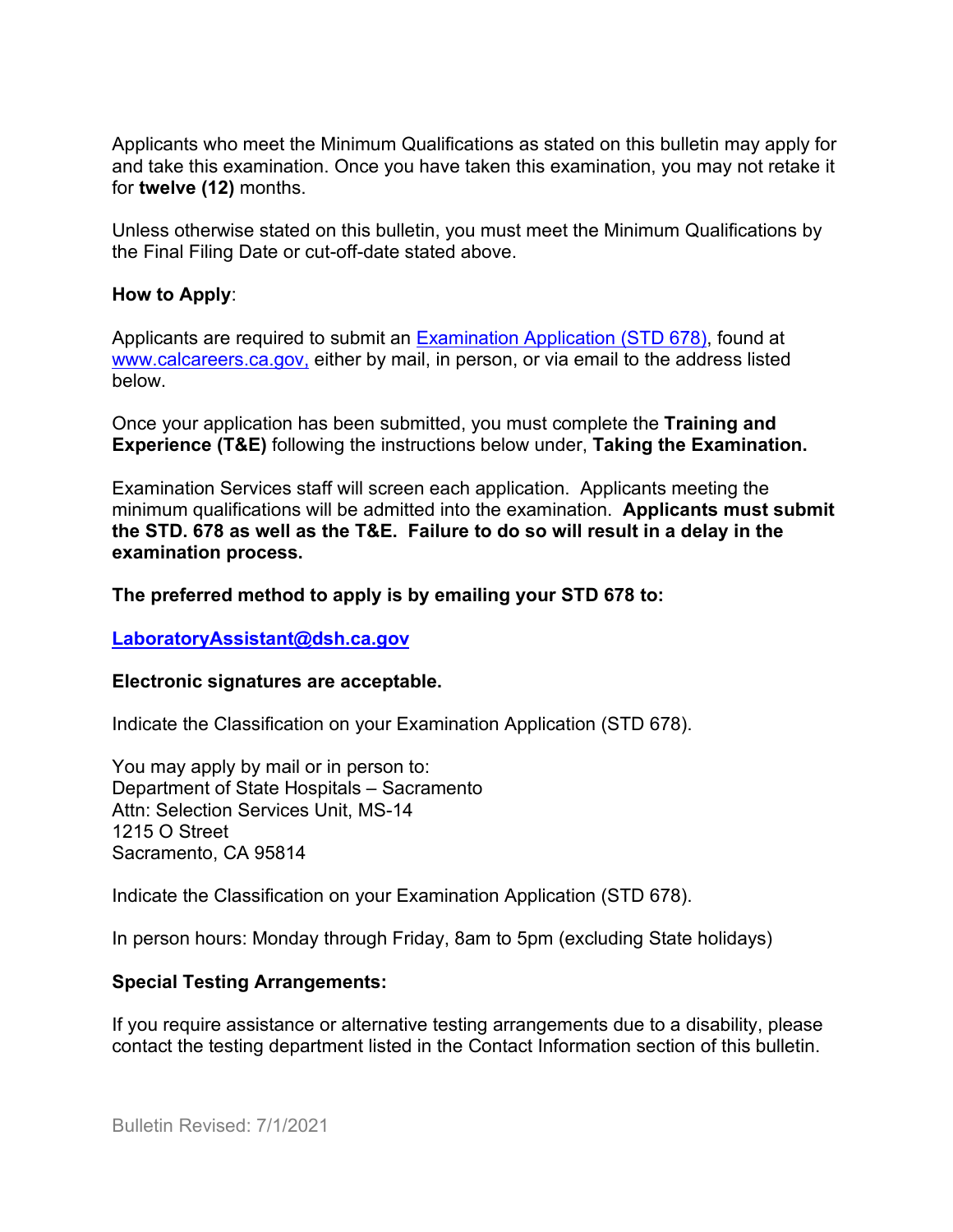### **MINIMUM QUALIFICATIONS**

All applicants must meet the education and/or experience requirements as stated on this exam bulletin to be accepted into the examination. Part-time or full-time jobs, regardless of whether paid or volunteer positions, and inside or outside California state service will count toward experience.

#### Either I

Six months of experience in laboratory work similar to that described in Definition of Levels above.

#### Or II

Education: Equivalent to completion of the eighth grade.

Or III

Satisfactory completion of a formalized laboratory work experience and training program of at least three months' duration, such as those conducted under Manpower Development and Training Act, Work Incentive Program, or similar work experience programs conducted by State agencies.

## **POSITION DESCRIPTION**

This is the entry and first working level. Incumbents perform assigned, varied, standardized, and nontechnical laboratory procedures in processing or preparing laboratory specimens, materials and supplies, and in operation of specialized mechanical laboratory equipment while receiving on-the-job training.

## **EXAMINATION SCOPE**

This examination consists of the following components:

**Training and Experience Evaluation –** Weighted 100% of the final score. The examination will consist solely of a **Training and Experience Evaluation.** To obtain a position on the eligible list, a minimum score of 70% must be received.

In addition to evaluating applicants' relative knowledge, skills, and ability, as demonstrated by quality and breadth of education and/or experience, emphasis in each exam component will be measuring competitively, relative job demands, each applicant's:

#### **Ability to:**

1. Ability to read and write English at a level required for successful job performance

Bulletin Revised: 7/1/2021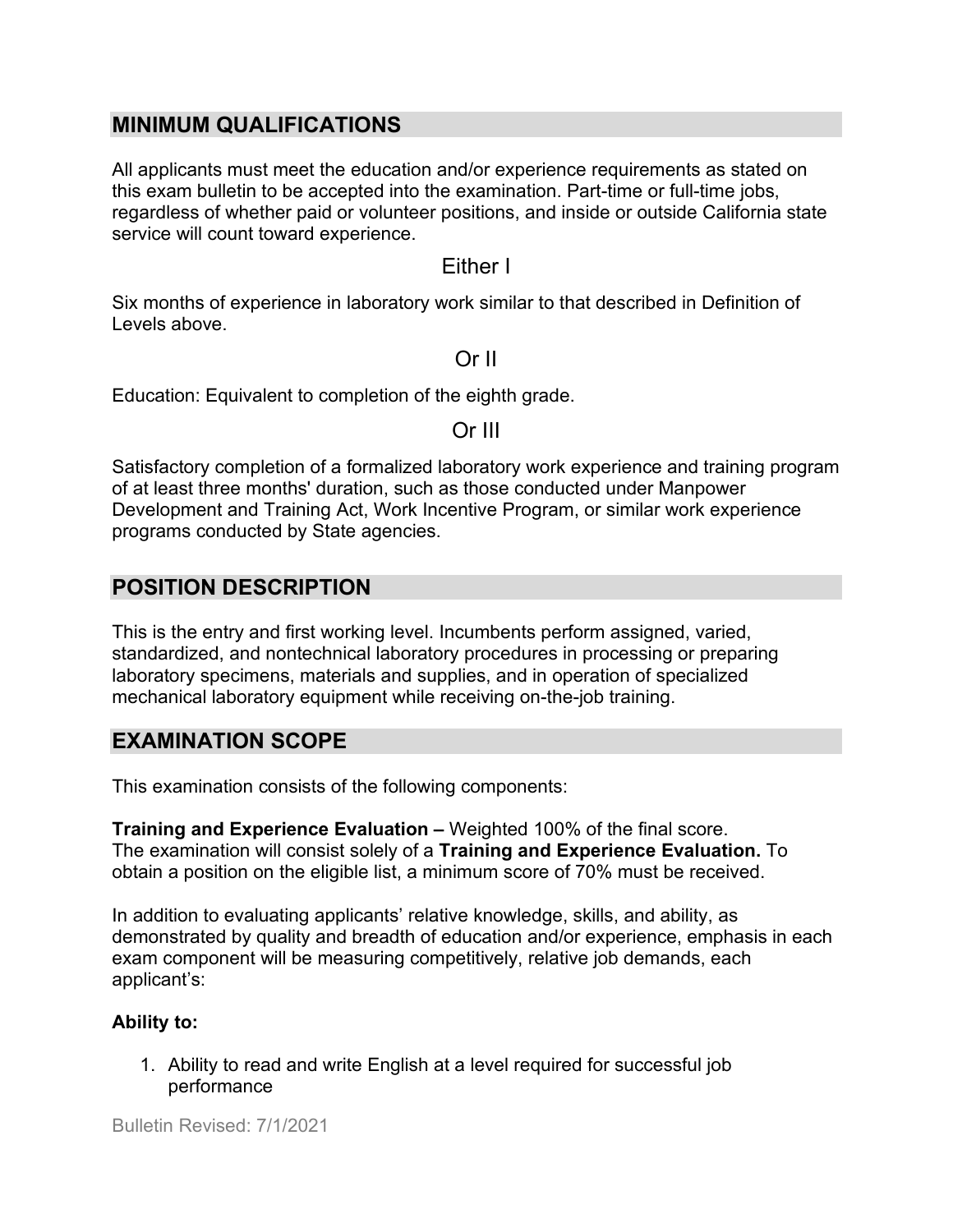- 2. Ability to clean and care for laboratory equipment
- 3. Ability to learn elementary laboratory methods and procedures
- 4. Ability to follow directions
- 5. Ability to work efficiently and effectively in a group

## **SPECIAL PERSONAL CHARICTERISTICS**

Aptitude and liking for laboratory work; orderliness; tact; reliability; either normal color vision, or partial color blindness only. (Applicants with partial color blindness must demonstrate the ability to satisfactorily distinguish colors most frequently found in laboratory work.) Color vision adequate to successfully perform the job as measured by the Ishihara Pseudo-Chromatic Plate Test or for persons failing the Ishihara, the Farnsworth D-15 Arrangement Test.

## **ELIGIBLE LIST INFORMATION**

A Servicewide, Open eligible list for the **Laboratory Assistant** classification will be established for use by all state agencies.

The names of **successful** competitors will be merged onto the eligible list in order of final score regardless of exam date. Eligibility expires **12 months** after it is established. Applicants must then retake the examination to reestablish eligibility.

Veterans' Preference will be granted for this examination. In accordance with Government Codes 18973.1 and 18973.5, whenever any veteran, or widow or widower of a veteran achieves a passing score on an open examination, he or she shall be ranked in the top rank of the resulting eligible list.

Veterans status is verified by the California Department of Human Resources (CalHR). Information on this program and the Veterans' Preference Application (Std. form 1093) is available online at the following website:

<https://www.jobs.ca.gov/CalHRPublic/Landing/Jobs/VeteransInformation.aspx>

Additional information on veteran benefits is available at the Department of Veterans Affairs.

Career credits are not granted for examinations administered on an Open or Promotional basis.

# **PREPARING FOR THE EXAMINATION**

Here is a list of suggested resources to have available prior to taking the exam.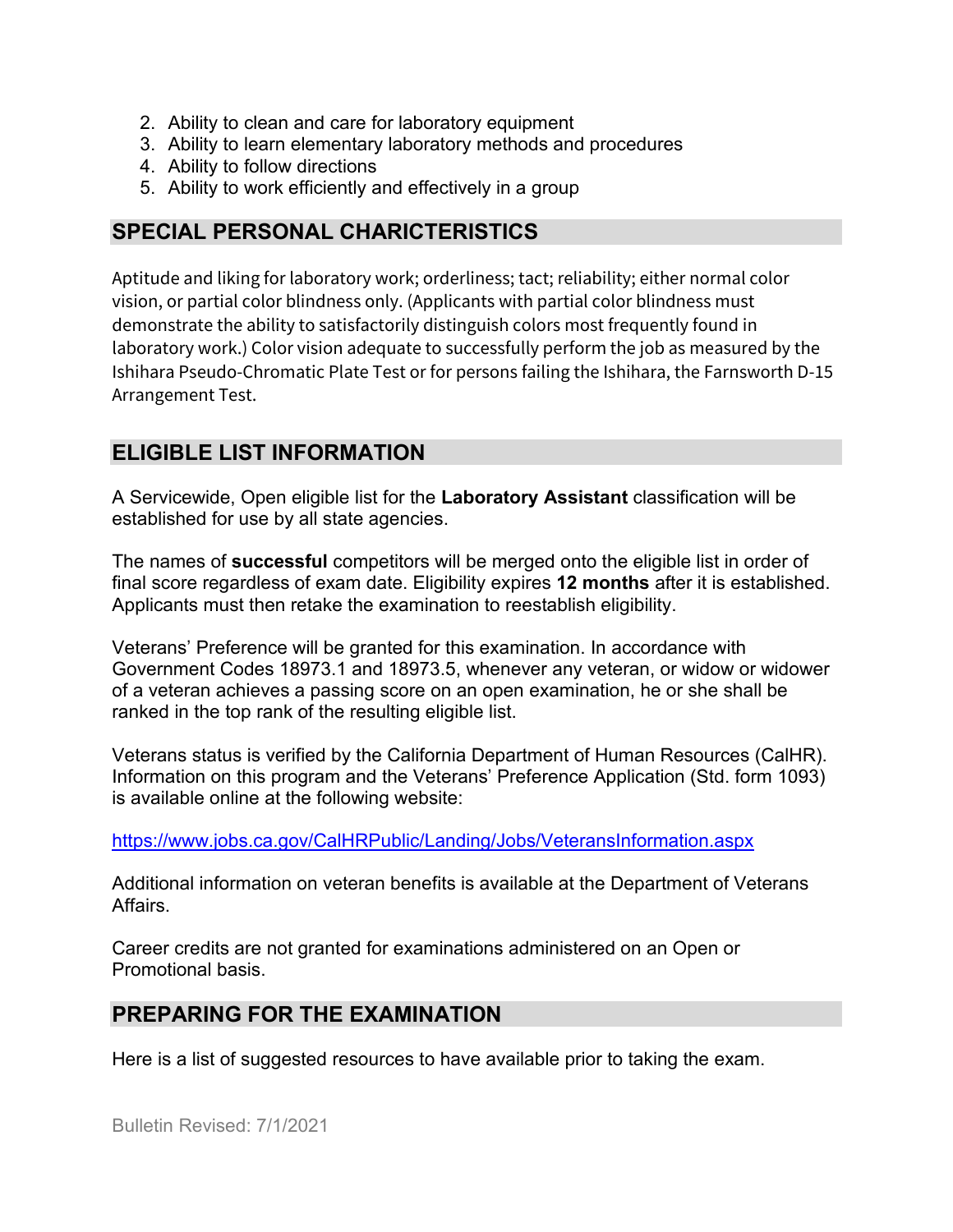- 1. **Employment History:** Employment dates, job titles, organization names and addresses, names of supervisors or persons who can verify your job responsibilities, and phone numbers of persons listed above.
- 2. **Education:** School names and addresses, degrees earned, dates attended, courses taken (verifiable on a transcript), persons or office who can verify education, and phone numbers of persons or offices listed above.
- 3. **Training:** Class titles, certifications received, names of persons who can verify your training, and phone numbers of persons listed above.

# **TAKING THE EXAMINATION**

**To be considered as a candidate, step 1 and 2 must be completed.**

- **If step 1 and 2 are not completed; the application will not be reviewed and/or the examination will not be scored.**
- **After you complete steps 1 and 2, the application will be reviewed to determine that the Minimum Qualifications are met, then the examination will be processed and you will receive your results by mail within 4 - 6 weeks of the cut-off date stated above.**

**NOTE: Sending an application for a job or position is NOT the same process as sending an application for this examination.**

**Step 1. Submit your application following the instructions above.**

**Step 2. [Click on this link to take the](https://www.surveymonkey.com/r/HPYQXN7) Laboratory Assistant examination.**

# **TESTING DEPARTMENTS**

Department of State Hospitals

## **CONTACT INFORMATION**

Questions relating to this exam should be directed to:

Department of State Hospitals Selection Services Unit Monday through Friday, 8am to 5pm (excluding State Holidays) Phone: 916-651-8832 Email: **[LaboratoryAssistant@dsh.ca.gov](mailto:LaboratoryAssistant@dsh.ca.gov)**

California Relay Service: 1-800-735-2929 (TTY), 1-800-735-2922 (Voice). TTY is a Telecommunications Device for the Deaf, and is reachable only from phones equipped with a TTY Device.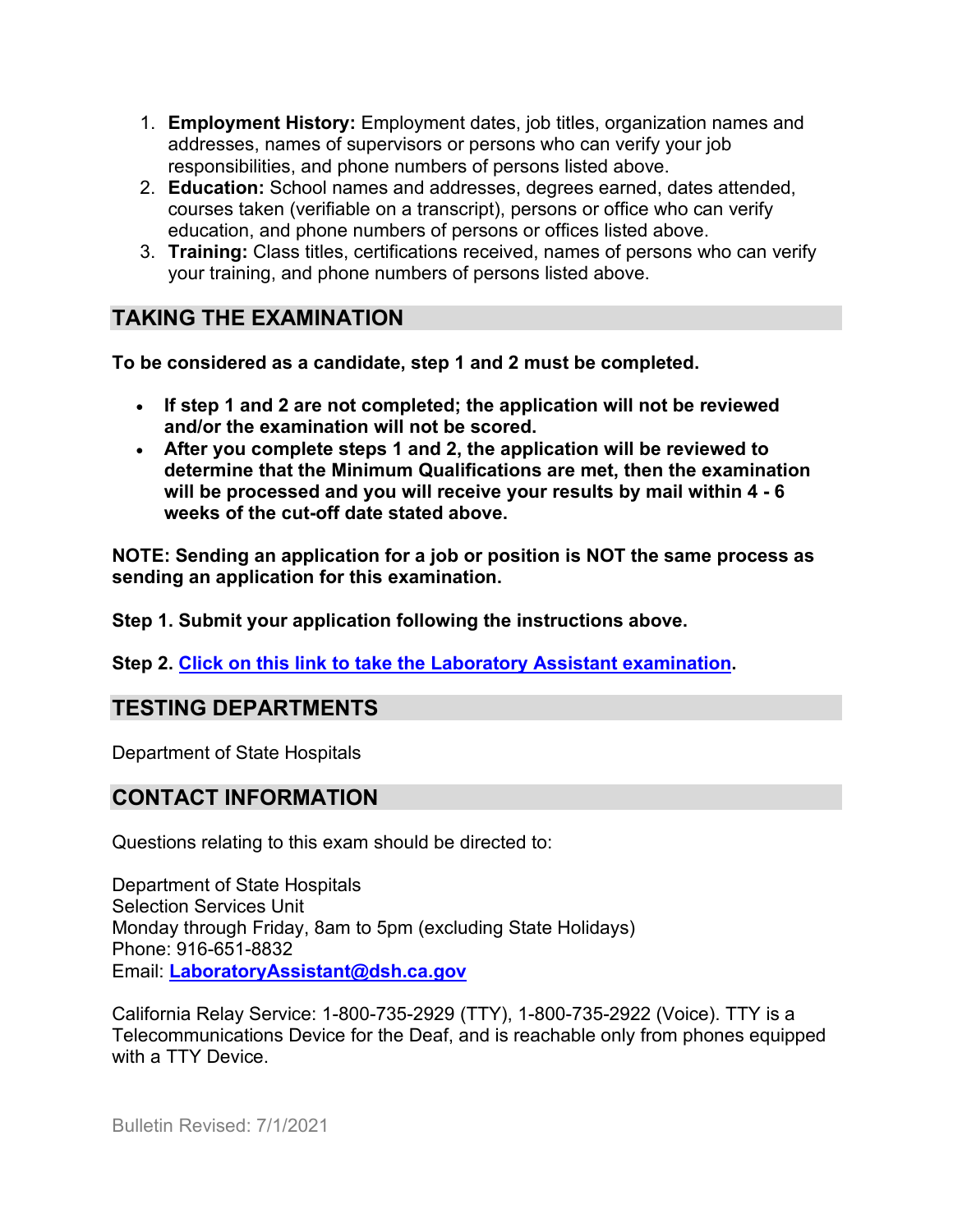# **EQUAL OPPORTUNITY EMPLOYER**

The State of California is an equal opportunity employer to all, regardless of age, ancestry, color, disability (mental and physical), exercising the right of family care and medical leave, gender, gender expression, gender identity, genetic information, marital status, medical condition, military or veteran status, national origin, political affiliation, race, religious creed, sex (includes pregnancy, childbirth, breastfeeding, and related medical conditions), and sexual orientation.

# **DRUG-FREE STATEMENT**

It is an objective of the State of California to achieve a drug-free State work place. Any applicant for State employment will be expected to behave in accordance with this objective, because the use of illegal drugs is inconsistent with the law of the State, the rules governing civil service, and the special trust placed in public servants.

# **GENERAL INFORMATION**

Examination and/or Employment Application (STD 678) forms are available at the California Department of Human Resources, local offices of the Employment Development Department, and through your CalCareer Account at the following website:

#### **[http://www.CalCareers.ca.gov/](http://www.calcareers.ca.gov/)**

If you meet the requirements stated on this examination bulletin, you may take this examination, which is competitive. Possession of the entrance requirements does not assure a place on the eligible list. Your performance in the examination described in this bulletin will be rated against a predetermined job-related rating, and all applicants who pass will be ranked according to their score.

The Department of State Hospitals reserves the right to revise the examination plan to better meet the needs of the service, if the circumstances under which this examination was planned change. This examination may be canceled by the Department of State Hospitals at any time prior to the establishment of the employment list. Such revision or cancelation will be in accordance with civil service laws and rules and all applicants will be notified.

General Qualifications: Applicants must possess essential personal qualifications including integrity, initiative, dependability, good judgement, the ability to work cooperatively with others, and a state of health consistent with the ability to perform the assigned duties of the class. A medical examination may be required. In open examinations, investigation may be made of employment records and personal history and fingerprinting may be required.